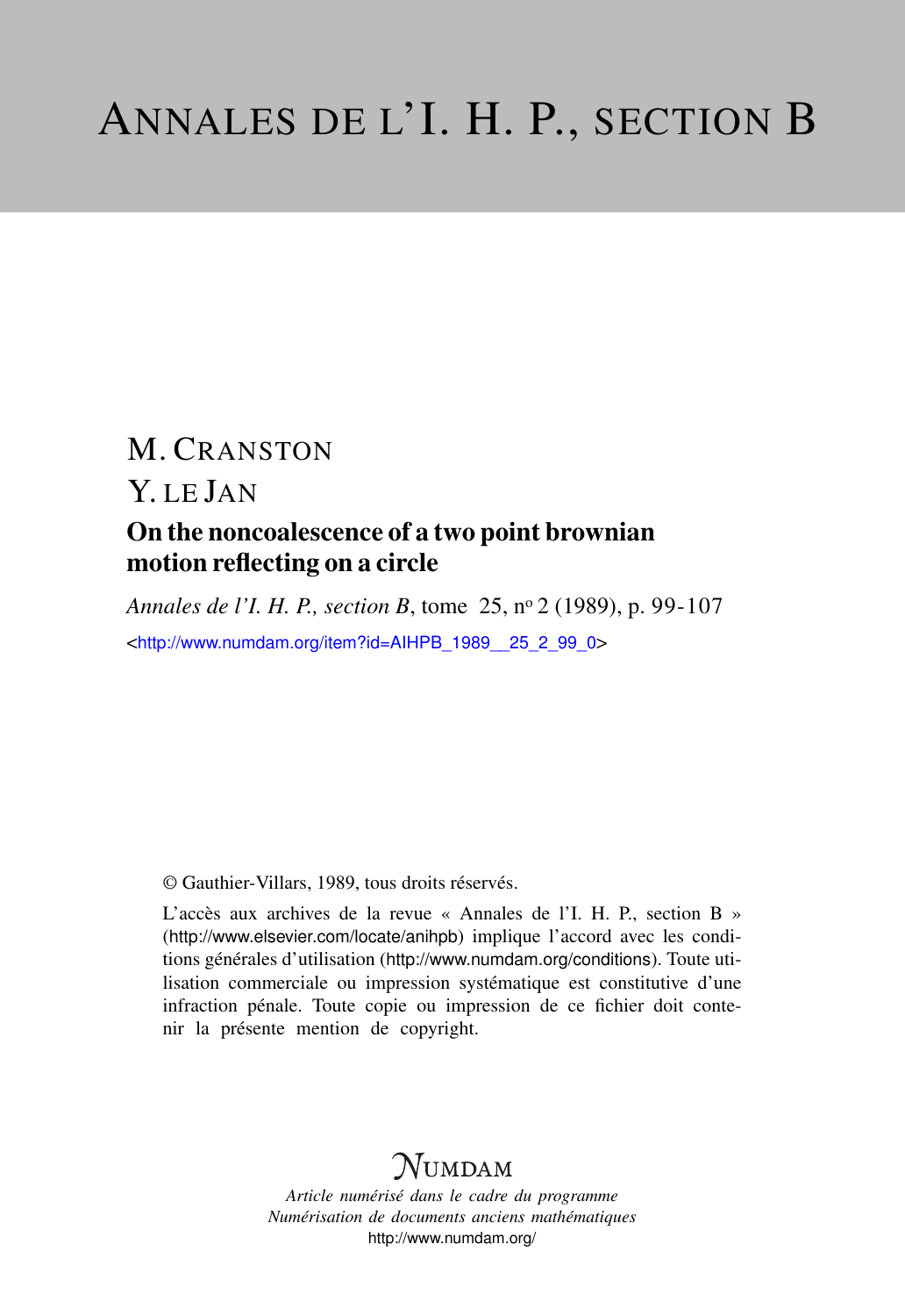Vol. 25, n° 2, 1989, p. 99-107. Probabilités et Statistiques

 $\sim$  1.4

### On the noncoalescence of a two point Brownian motion reflecting on a circle (\*)

by

M. CRANSTON University of Rochester

and

Y. LE JAN C.N.R.S., Paris

ABSTRACT.  $-$  We consider two particles driven by the same Brownian motion while in the interior of the unit disc in the complex plane and normally reflecting off the boundary. We show that with probability one the particles do not meet in finite time though the distance between them decreases to zero. They also do not meet almost surely when moving in the exterior of the disc with normal reflection off the boundary.

Key words : Skorohod equation, noncoalescence.

RESUME. - On considère deux particules soumises au même mouvement brownien et réfléchies sur un cercle. Lorsque les particules sont à l'intérieur du cercle, leur distance mutuelle tend vers 0 mais les deux particules ne se rejoignent pas en temps fini.

It is well known (see, for example, McKeans'book [2]) that one may construct a strong solution to the Skorohod equation on a strong solution to the Skorohod equation on

Annales de l'Institut Henri Poincaré - Probabilités et Statistiques - 0294-1449.<br>Vol. 25/89/02/99/9/\$2,90/© Gauthier-Villars Vol.  $25/89/02/99/9/\$2,90/©$  Gauthier-Villars

可以解决

Classification A.M.S. : 60 J 65, 60 H 10.

<sup>(\*)</sup> This research partially supported by N. S. F. grant D.M.S. 8701629.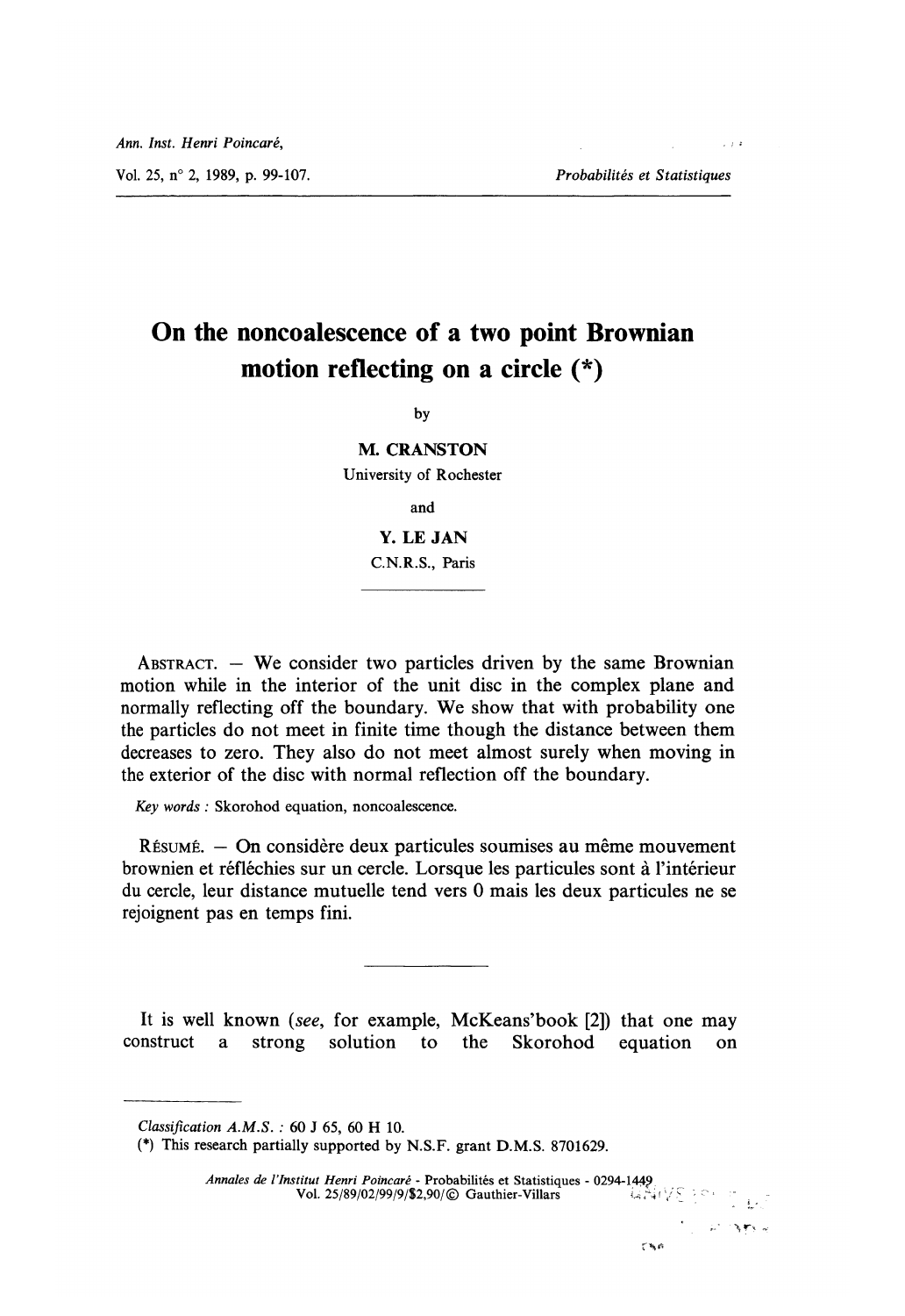$D = \{ z : |z| \leq 1 \} \subseteq \mathbb{C}$ 

$$
dX_t = d\mathbf{B}_t - X_t d\varphi_t, \qquad X_0 = x \tag{1}
$$

Here  $B_t$  is Brownian motion on  $\mathbb{R}^2$ ,  $\varphi_t$  an increasing process increasing only when  $X_t$  is on  $\partial D$  (the local time). Actually it has been shown by Tanaka [3] and Lions-Sznitman [1], one can construct a path-by-path solution to this equation.

Let  $x_1$ ,  $x_2$  be two different points in D, and  $X_t^1$ ,  $X_t^2$  the associated pathby-path solutions of (1) with  $X_0^1 = x_i$ , i = 1, 2. Let  $\varphi^1$  and  $\varphi^2$  be the associated local times.

The processes  $X_t^1$  and  $X_t^2$  are driven by the same Brownian motion while they are both interior to D. In particular, the distance between  $X_t^1$ and  $X_t^2$  remains constant when neither of  $\varphi_t^1$  and  $\varphi_t^2$  are charging. If one considers such a two point process on a one dimensional interval or a square, one will see that the two points will meet and coalesce after a finite amount of time. In a Ph. D. thesis by Weerasinghe, it was shown that the distance  $z_t = ||X_t^1 - X_t^2||/2$  goes to zero at least exponentially fast but whether the points meet in a finite time was left unanswered.

This question has been raised by Steven Orey. The answer is that T = inf { $t > 0$  :  $z_t = 0$ } is a.s. infinite. We also consider the behavior of  $z_t$ when  $X_t^1$  and  $X_t^2$  are reflecting in the exterior of D.

#### 1. The interior problem

The proof begins by reducing the number of dimensions as follows. Set The proof begins by rounding the  $m_t = \frac{1}{2}(X_t^1 + X_t^2)$  and for  $t < T$ ,  $i_t = \frac{X_t^2 - X_t^1}{2z_t}$ . Let  $j_t = i_t^{\perp}$  where for  $(x, y) \in \mathbb{R}^2$ ,  $(x, y)^{\perp} = (y, -x)$ . Notice then that  $X_t^2 = m_t + z_t i_t$ ,  $X_t^1 = m_t - z_t i_t$ . Finally define  $x_t = \langle m_t, j_t \rangle$ ,  $y_t = \langle m_t, i_t \rangle$ ,  $\varphi_t = \varphi_t^1 + \varphi_t^2$ . Then the equations for  $dz_t$ ,  $dx_t$  and  $dy_t$  are easily computed.

Since

$$
z_t^2 = \langle \frac{X_t^2 - X_t^1}{2}, \frac{X_t^2 - X_t^1}{2} \rangle,
$$
  
\n
$$
2 z_t dz_t = \langle \frac{X_t^2 - X_t^1}{2}, dX_t^2 - dX_t^1 \rangle
$$
  
\n
$$
= z_t \langle i_t, -X_t^2 d\varphi_t^2 + X_t^1 d\varphi_t^1 \rangle
$$
  
\n
$$
= z_t \langle i_t, -(m_t + z_t i_t) d\varphi_t^2 + (m_t - z_t i_t) d\varphi_t^1 \rangle
$$
  
\n
$$
= z_t [-y_t d\varphi_t^2 - z_t d\varphi_t^2 + y_t d\varphi_t^1 - z_t d\varphi_t^1]
$$
  
\n
$$
= -z_t [|y_t| + z_t] d\varphi_t.
$$

Annales de l'Institut Henri Poincaré - Probabilités et Statistiques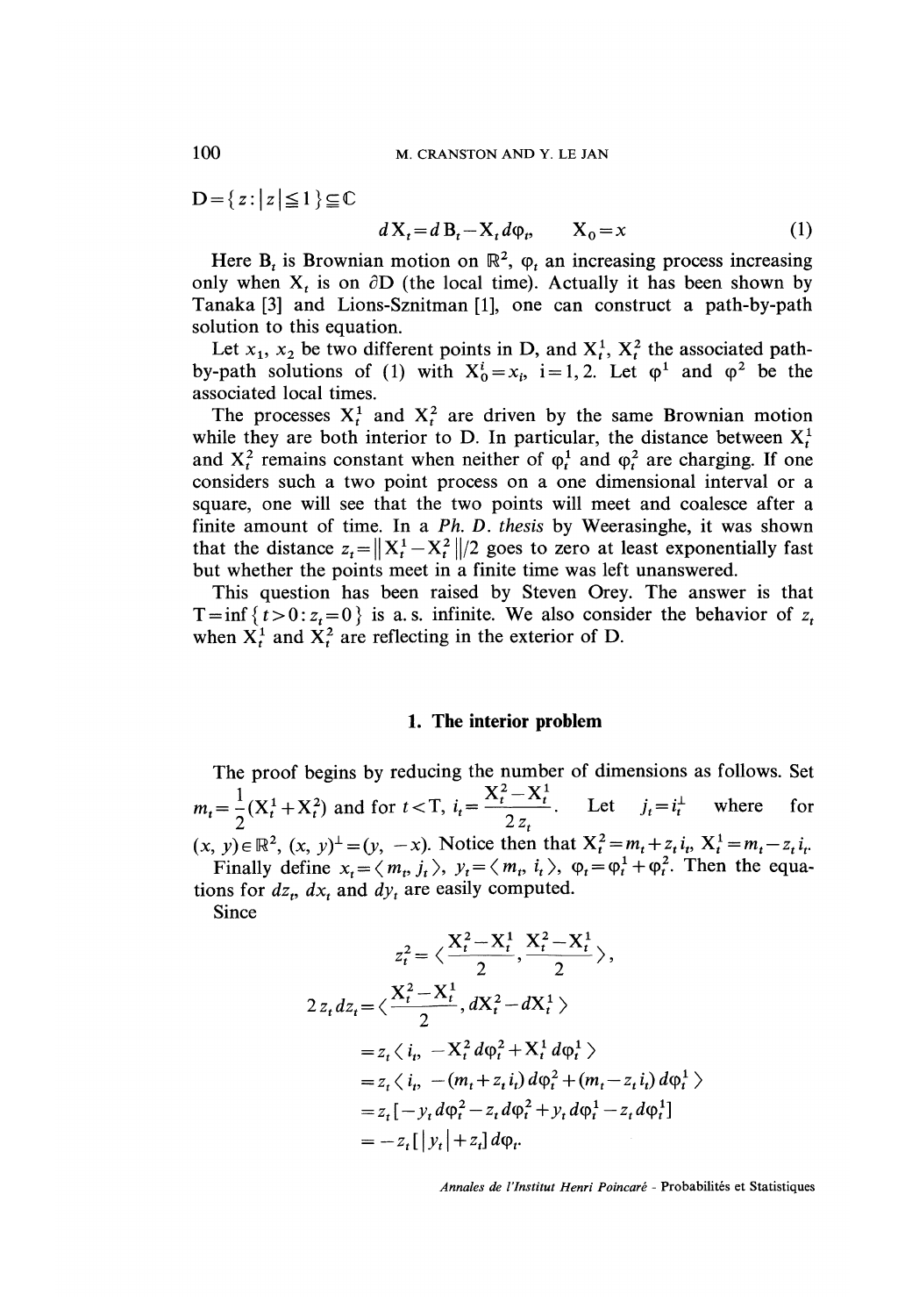Indeed,  $y_t \ge 0$  if  $X_t^2 \in \partial D$  and  $y_t \le 0$  if  $X_t^1 \in \partial D$  since  $\langle m_t, i_t \rangle = \frac{1}{2 z_t} [\|X_t^2\|^2 - \|X_t^1\|^2]$ . Thus, when  $z_t > 0$ ,

$$
dz_t = -\frac{1}{2} [\,|y_t| + z_t] \, d\varphi_t
$$

Since  $||i_t|| = 1$ ,  $di_t$  is parallel to  $j_t$ . Observe that

$$
di_t = \frac{1}{2z_t}(dX_t^2 - dX_t^1) - \frac{1}{z_t}i_t dz_t
$$

and on taking the inner product with  $j_t$ 

$$
\langle j_t, di_t \rangle = \frac{1}{2 z_t} \langle dX_t^2 - dX_t^1, j_t \rangle
$$
  
=  $\frac{1}{2 z_t} \langle -X_t^2 d\varphi_t^2 + X_t^1 d\varphi_t^1, j_t \rangle$   
=  $\frac{1}{2 z_t} \langle -(m_t + z_t i_t) d\varphi_t^2 + (m_t - z_t i_t) d\varphi_t^1, j_t \rangle$   
=  $\frac{1}{2 z_t} [-x_t d\varphi_t^2 + x_t d\varphi_t^1]$   
=  $-\frac{x_t}{2 z_t} (d\varphi_t^2 - d\varphi_t^1).$ 

Thus  $di_t = -j_t \frac{x_t}{2z_t} (d\varphi_t^2 - d\varphi_t^1)$  and consequently  $dj_t = i_t \frac{x_t}{2z_t} (d\varphi_t^2 - d\varphi_t^1)$ . Next

$$
dx_t = \langle j_t, dm_t \rangle + \langle dj_t, m_t \rangle
$$
  
\n
$$
= \langle j_t, dB_t \rangle + \frac{1}{2} \langle j_t, -X_t^2 d\varphi_t^2 - X_t^1 d\varphi_t^1 \rangle + \langle i_t, m_t \rangle \frac{x_t}{2z_t} (d\varphi_t^2 - d\varphi_t^1)
$$
  
\n
$$
= dW_t^1 + \frac{1}{2} (j_t, -(m_t + z_t i_t) d\varphi_t^2 - (m_t - z_t i_t) d\varphi_t^1 + \frac{y_t x_t}{2z_t} (d\varphi_t^2 - d\varphi_t^1)
$$
  
\n
$$
= dW_t^1 + \frac{1}{2} [-\langle j_t, m_t \rangle d\varphi_t^2 - \langle j_t, m_t \rangle d\varphi_t^1] + \frac{|y_t| x_t}{2z_t} d\varphi_t
$$
  
\n
$$
= dW_t^1 + \left( \frac{x_t |y_t|}{2z_t} - \frac{x_t}{2} \right) d\varphi_t
$$

Vol. 25, n° 2-1989.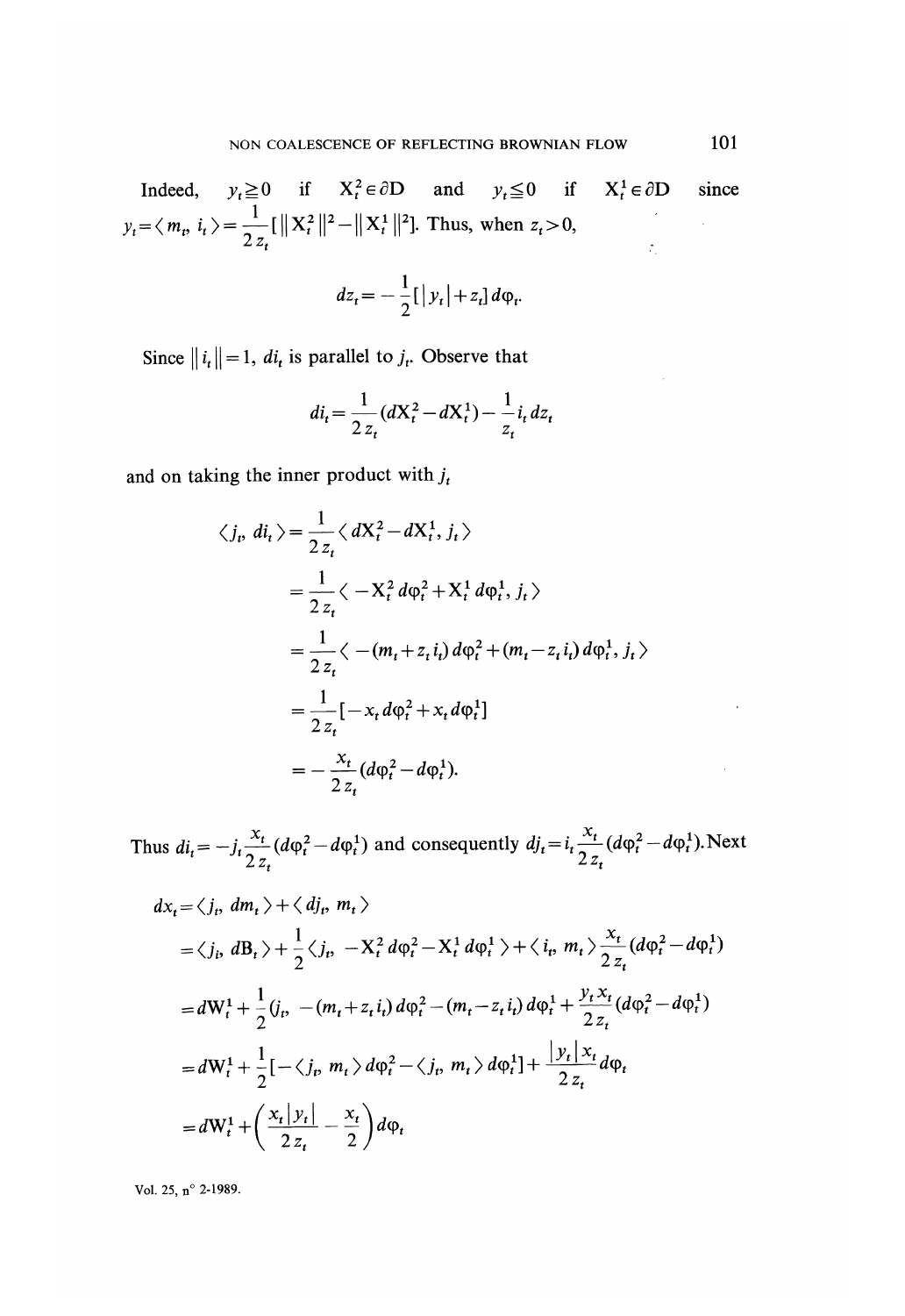Lastly,

$$
dy_{t} = d \langle i_{t}, m_{t} \rangle
$$
  
\n
$$
= \langle dm_{t}, i_{t} \rangle + \langle m_{t}, d_{t} \rangle
$$
  
\n
$$
= \langle dB_{t}, i_{t} \rangle + \langle -\frac{X_{t}^{1}}{2} d\phi_{t}^{1} - \frac{X_{t}^{2}}{2} d\phi_{t}^{2}, i_{t} \rangle + \langle m_{t}, -j_{t} \rangle \frac{x_{t}}{2 z_{t}} (d\phi_{t}^{2} - d\phi_{t}^{1})
$$
  
\n
$$
= dW_{t}^{2} - \frac{1}{2} \langle (m_{t} - z_{t} i_{t}) d\phi_{t}^{1} + (m_{t} + z_{t} i_{t}) d\phi_{t}^{2}, i_{t} \rangle - \frac{x_{t}^{2}}{2 z_{t}} (d\phi_{t}^{2} - d\phi_{t}^{1})
$$
  
\n
$$
= dW_{t}^{2} - \frac{1}{2} \langle m_{t}, i_{t} \rangle d\phi_{t} - \frac{z_{t}}{2} (d\phi_{t}^{2} - d\phi_{t}^{1}) - \frac{x_{t}^{2}}{2 z_{t}} (d\phi_{t}^{2} - d\phi_{t}^{1})
$$
  
\n
$$
= dW_{t}^{2} - \frac{y_{t}}{2} d\phi_{t} - \left(\frac{x_{t}^{2}}{2 z_{t}} + \frac{z_{t}}{2}\right) (d\phi_{t}^{2} - d\phi_{t}^{1}).
$$

In the expressions for  $dx_t$  and  $dy_t$ ,  $dW_t^1$  and  $dW_t^2$  are the differentials of independent Brownian motions.

The asymptotic growth of the  $\varphi_n^i$ ,  $i = 1, 2$  is well-known. In general it is determined by solving the Neumann problem  $\Delta u = 1$  in D,  $\frac{\partial u}{\partial n} = c$  on  $\partial D$ , and noticing that Green's formula  $\int_{\Gamma} \Delta u \, dm = -\int_{\Gamma} \frac{\partial u}{\partial n} d\sigma$  forces the choice of  $c = -\frac{m(D)}{g(\partial D)}$ . Applying Itô's formula for  $i = 1$  or 2,  $u(X_i^i) = u(x_i) + \int_0^t \nabla u(X_s^i) dB_s + \frac{1}{2} \int_0^t \Delta u(X_s^i) ds + \int_0^t \frac{\partial u}{\partial n}(X_s^i) d\varphi_s^i$  $= u(x_i) + \int_0^t \nabla u(X_s^i) dB_s + \frac{t}{2} - \frac{m(D)}{\sigma(\partial D)} \varphi_v^i$ 

on dividing by  $t$ , sending  $t$  to infinity and summing on  $i$ ,  $\lim_{t \to \infty} \frac{\varphi_t}{t} = \frac{\sigma(\partial D)}{m(D)}$ . In the present case  $u(r, \theta) = \frac{r^2}{4}$ .

We wish to observe that the formula for  $dz_t$  implies  $z_t = e^{-(1/2)\Phi_t} \left( z_0 - \frac{1}{2} \int_0^t |y_s| e^{(1/2)\Phi_s} d\phi_s \right)$  for  $t < T$ . Thus  $z_t \le z_0 e^{-(1/2)\Phi_t}$  and together with the above mentioned asymptotics for  $\varphi$ <sub>p</sub>,  $z$ <sub>t</sub> tends to zero at

least exponentially fast, which was realized by Weerasinghe.

The process  $\xi_t = (x_t, y_t, z_t)$  is a reflecting diffusion in  $\mathscr{C}=\{(x, y, z): z\geq 0, x^2+(|y|+z)^2\leq 1\}$ . In the interior of  $\mathscr{C}$ ,  $\xi_t$  is a twodimensional Brownian motion in the first two components while the third  $z_t$  component is frozen until  $\xi_t$  hits  $\partial\mathscr{C}$  when  $z_t$  again decreases.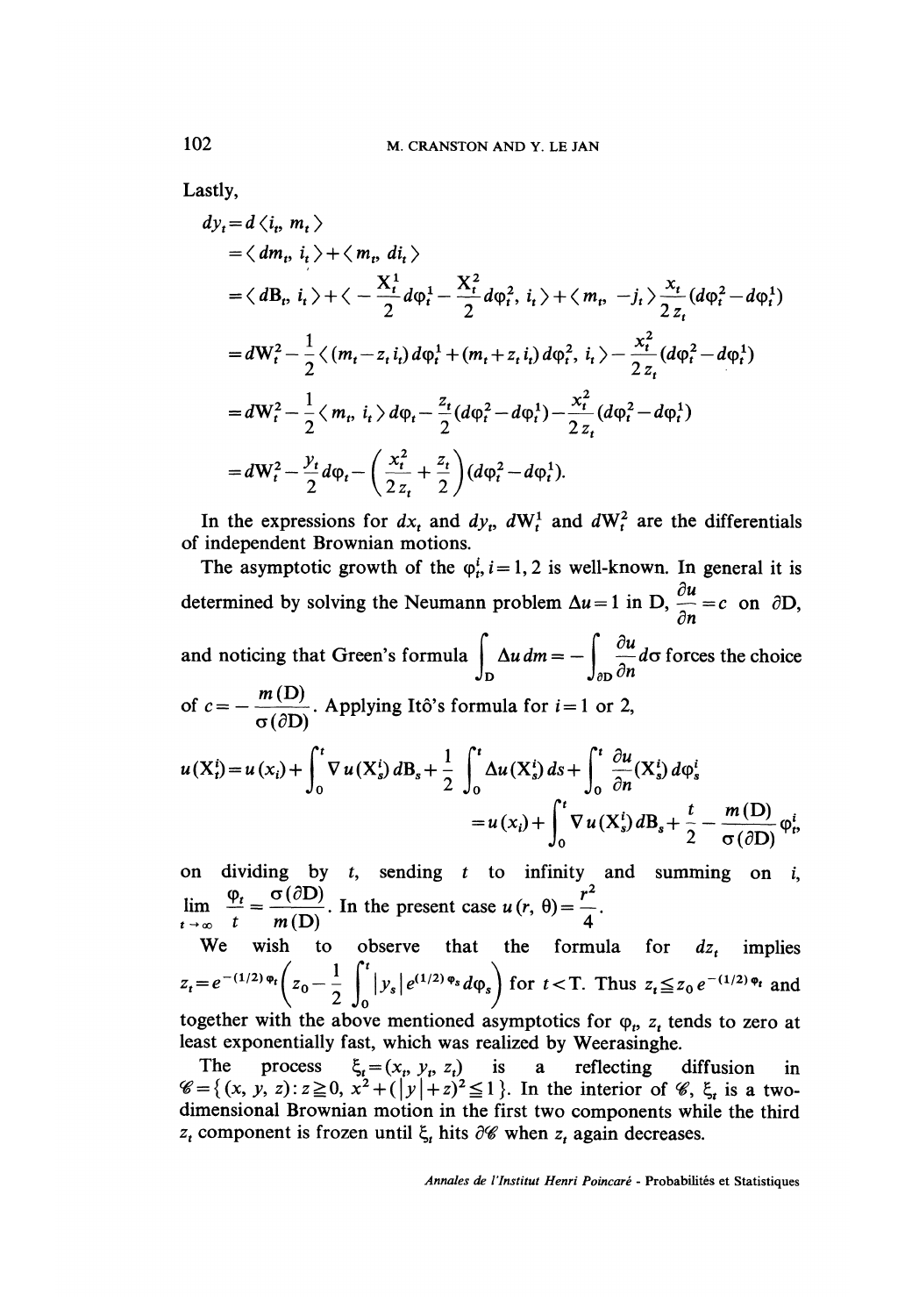Introduce the notations  $L_t = x_t^2 + (y_t - 1)^2$ ,  $N_t = x_t^2 + (y_t + 1)^2$ , and  $u(x_t, y_t) = u_t = \log(L_t N_t)$  for  $t < T$ .

LEMMA 1. 
$$
- On \{T < \infty \}
$$
,  $\inf_{t \leq T} u_t$  is almost surely finite.

*Proof.* – First observe  $u(x, y)$  is harmonic on the horizontal  $(z = c)$ sections of  $\mathscr C$  so the second order terms in the Itô expansion for  $du_t$  vanish. For  $t < T < \infty$ , we have

$$
du_{t} = 1_{\partial \mathscr{C}}(\xi_{t}) \left[ \frac{2 x_{t} dx_{t} + 2 y_{t} dy_{t} - 2 dy_{t}}{L_{t}} + \frac{2 x_{t} dx_{t} + 2 y_{t} dy_{t} + 2 dy_{t}}{N_{t}} \right] + dM_{t},
$$

where  $M_t$  is a locally square integrable continuous local martingale. Hence,

$$
du_{t} = \sum_{i=1, 2} \left[ \frac{x_{t}^{2} - y_{t}^{2} - z_{t} | y_{t} | + y_{t} + (-1)^{i} (z_{t} + x_{t}^{2} / z_{t})}{L_{t}} + \frac{-x_{t}^{2} - y_{t}^{2} - z_{t} | y_{t} | - y_{t} - (-1)^{i} (z_{t} + (x_{t}^{2} / z_{t})}{N_{t}} \right] d\varphi_{t}^{i} + dM_{t}
$$

Note that 
$$
\frac{1}{L_t} - \frac{1}{N_t} = \frac{4y_t}{L_t N_t}
$$
. Therefore  
\n
$$
du_t = dM_t + \left[ \frac{4(y_t^2 + z_t | y_t | + x_t^2 | y_t | / z_t)}{L_t N_t} - (x_t^2 + y_t^2 + z_t | y_t |) \left( \frac{1}{L_t} + \frac{1}{N_t} \right) \right] d\varphi_t
$$
\nor  $du_t = dM_t + (y_t^2 + z_t | y_t |) (L_t N_t)^{-1} (4 - (L_t + N_t)) d\varphi_t + x_t^2 (L_t N_t)^{-1} \left( 4 \frac{|y_t|}{z_t} - (L_t + N_t) \right) d\varphi_t$ 

The coefficient of the first  $d\varphi_t$  term is positive. While the coefficient of the second  $d\varphi_t$  term is not necessarily positive, it does hold that

$$
x_t^2 (L_t N_t)^{-1} \left( 4 \frac{|y_t|}{z_t} - (L_t + N_t) \right)
$$
  

$$
\geq -x_t^2 (L_t N_t)^{-1} (L_t + N_t) \geq -\frac{x_t^2}{L_t} - \frac{x_t^2}{N_t} \geq -2
$$

since  $\frac{x_t^2}{N_t}$  and  $\frac{x_t^2}{L_t}$  are bounded by one. Since  $\varphi_T \simeq \frac{\sigma(\partial D)}{m(D)}T$ ,  $\inf_{t \le T} u_t = -\infty$ can only occur in the case  $T < \infty$  when inf  $M_t = -\infty$ .  $t \leq T$ 

The last can only occur when  $\sup_{t \leq T} M_t = \infty$ . However,  $u_t = \log L_t N_t \leq \ln 4$ and the bounded variation term in the Itô expansion is bounded below Vol. 25, n° 2-1989.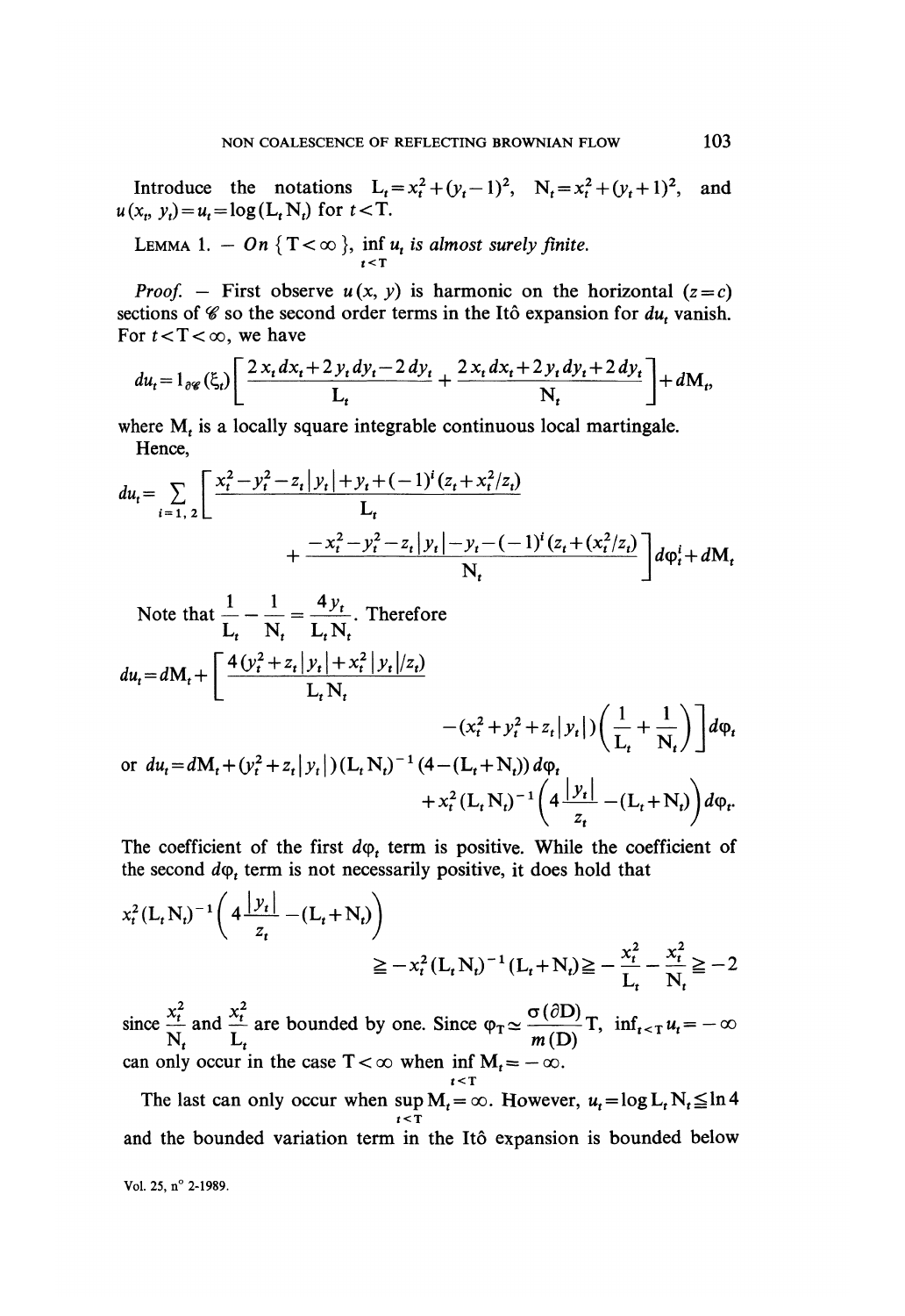This makes  $\sup_{t \leq T} M_t = \infty$  impossible and so inf  $M_t > -\infty$ . This proves the Lemma..

THEOREM 1. - The time  $T = \infty$  a.s.

*Proof.* – On T <  $\infty$ ,  $2\frac{2at}{z_t} = -\left(\frac{|Jt|}{z_t} + 1\right)d\varphi_t$  and computing the stochastic differential for  $\log(z_t^2 L_t N_t)$  one has

$$
\frac{2 dz_t}{z_t} + du_t = dM_t
$$
  
+  $\left[ -(x_t^2 + y_t^2 + z_t |y_t|) \left( \frac{1}{L_t} + \frac{1}{N_t} \right) + \frac{4 (y_t^2 + z_t |y_t|)}{L_t N_t} - 1 \right] d\varphi_t$   
+  $\frac{|y_t|}{z_t} \frac{(4 x_t^2 - L_t N_t)}{L_t N_t} d\varphi_t \equiv C_t d\varphi_t + dM_t$ 

with the same  $dM_t$  as in the previous Lemma.

However,

$$
4 x_t^2 - L_t N_t = 4 x_t^2 - (x_t^2 + y_t^2 + 1)^2 + 4 y_t^2
$$
  
= - (x\_t^2 + y\_t^2 - 1)^2  
= -(2 |y\_t| + z\_t)^2 z\_t^2

where we have used the fact that  $x_i^2 + (y_i + z_i)^2 = 1$  on the set of times charged by  $d\varphi_t$ . Thus,

$$
C_t = -(x_t^2 + y_t^2 + z_t |y_t|) \left( \frac{1}{L_t} + \frac{1}{N_t} \right) + \frac{4(y_t^2 + z_t |y_t|)}{L_t N_t} - (L_t N_t)^{-1} |y_t| z_t (2 |y_t| + z_t)^2.
$$

By Lemma 1, when  $T(\omega) < \infty$  there is a  $c_0(\omega)$  such that  $(L_t N_t)^{-1} \leq c_0(\omega)$ for all  $t < T(\omega)$ . This implies the existence of another constant  $c_1(\omega)$ such that  $C_t(\omega) \geq -c_1(\omega)$  for  $t < T(\omega)$  again when  $T(\omega) < \infty$ . Then for  $t < T < \infty$ ,

$$
2\log\frac{z_t}{z_0} = \mathbf{M}_t + \int_0^t \mathbf{C}_s d\varphi_s - \log\frac{\mathbf{L}_t \mathbf{N}_t}{\mathbf{L}_0 \mathbf{N}_0} \geq \mathbf{M}_t - c_1 \varphi_1 - \log\frac{\mathbf{L}_t \mathbf{N}_t}{\mathbf{L}_0 \mathbf{N}_0}.
$$

Now  $T < \infty$  holding on a set of positive probability would by Lemma 1 imply  $M_{T-} = -\infty$  which is impossible.  $\blacksquare$ 

Annales de I'Institut Henri Poincaré - Probabilités et Statistiques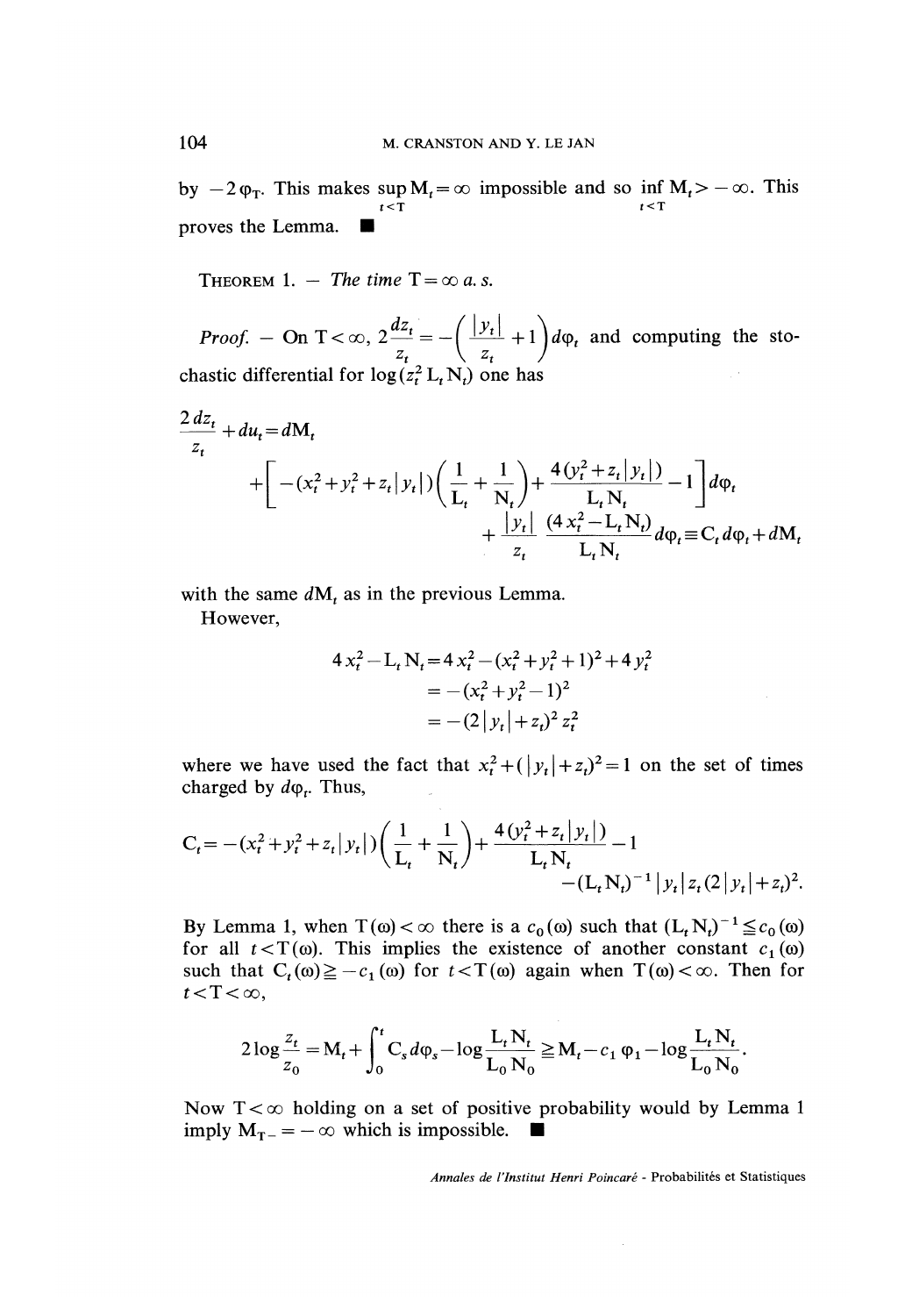### 2. The exterior problem

Now the two particles satisfy the Skorohod equation 
$$
dX_t^i = dB_t + X_t^i d\varphi_t^i
$$
,  
\ni=1, 2 and  $X_0^1 = x_1 \neq x_2 = X_0^2$ . As before  $z_t = \left\| \frac{X_t^2 - X_t^1}{2} \right\|$  and  
\n $T = \inf \{ t > 0 : z_t = 0 \}$ . Set  $m_t = \frac{X_t^1 + X_t^2}{2}$  and for  $t < T$ ,  $i_t = \frac{X_t^1 - X_t^1}{2z_t}$ ,  $j_t = i_t^1$ ,  
\n $x_t = \langle m_t, j_t \rangle$ ,  $y_t = \langle m_t, i_t \rangle$  and  $\varphi_t = \varphi_t^1 + \varphi_t^2$ . Then  $\xi_t = (x_t, y_t, z_t)$  is a diffu-  
\nsion on  $\mathcal{D} = \{(x, y, z) : z \ge 0, x^2 + (\vert y \vert - z)^2 \ge 1 \}$ . The stochastic equations  
\nof motion are

$$
dx_t = dW_t^1 + \left(\frac{x_t |y_t|}{2 z_t} + \frac{x_t}{2}\right) d\varphi_t
$$
  
\n
$$
dy_t = dW_t^2 + \left(-\frac{x_t^2}{2 z_t} + \frac{1}{2}(|y_t| - z_t)\right) (d\varphi_t^1 - d\varphi_t^2)
$$
  
\n
$$
dz_t = \frac{1}{2} (z_t - |y_t|) d\varphi_t
$$

with  $dW_t^1$ ,  $dW_t^2$  the increments of orthogonal standard Brownian motions. Also,  $z_t = e^{(1/2) \Phi_t} \left( z_0 - \frac{1}{2} \int_0^t |y_s| e^{-(1/2) \Phi_s} d\phi_s \right)$  holds for  $t < T$ .

Now set  $L_t = x_t^2 + (y_t - 1)^2$ ,  $N_t = x_t^2 + (y_t + 1)^2$ ,  $u_t = \log L_t N_t = u(x_t, y_t)$ . For  $z_t > 2$  neither  $L_t$  nor  $N_t$  will be zero since this must happen outside the support of  $d\varphi_t$  and the motion  $(x_t, y_t)$  is a Brownian motion there which will not hit the points  $(0, 1)$  or  $(0, -1)$ . To avoid a possible problem at  $(x, y, z) = (0, 1, 2)$  or  $(0, -1, 2)$  introduce for  $r < \frac{1}{4}$  fixed the stopping time

$$
T_{r/2} = \inf \left\{ t > 0 : x_t^2 + (|y_t| - 1)^2 + (z_t - 2)^2 \le \frac{r^2}{4} \right\}.
$$

Then for  $t < T_{r/2}$ ,  $(x_t, y_t)$  will remain in the region where  $u(x, y)$  is harmonic. Thus the second order terms in the expansion for  $du_t$ , when  $t < T_{r/2}$  vanish.

LEMMA 1. 
$$
- On \{T_{r/2} \wedge T < \infty \}, \inf_{t \le T_{r/2} \wedge T} u_t \text{ is almost surely finite.}
$$

Vol. 25, n° 2-1989.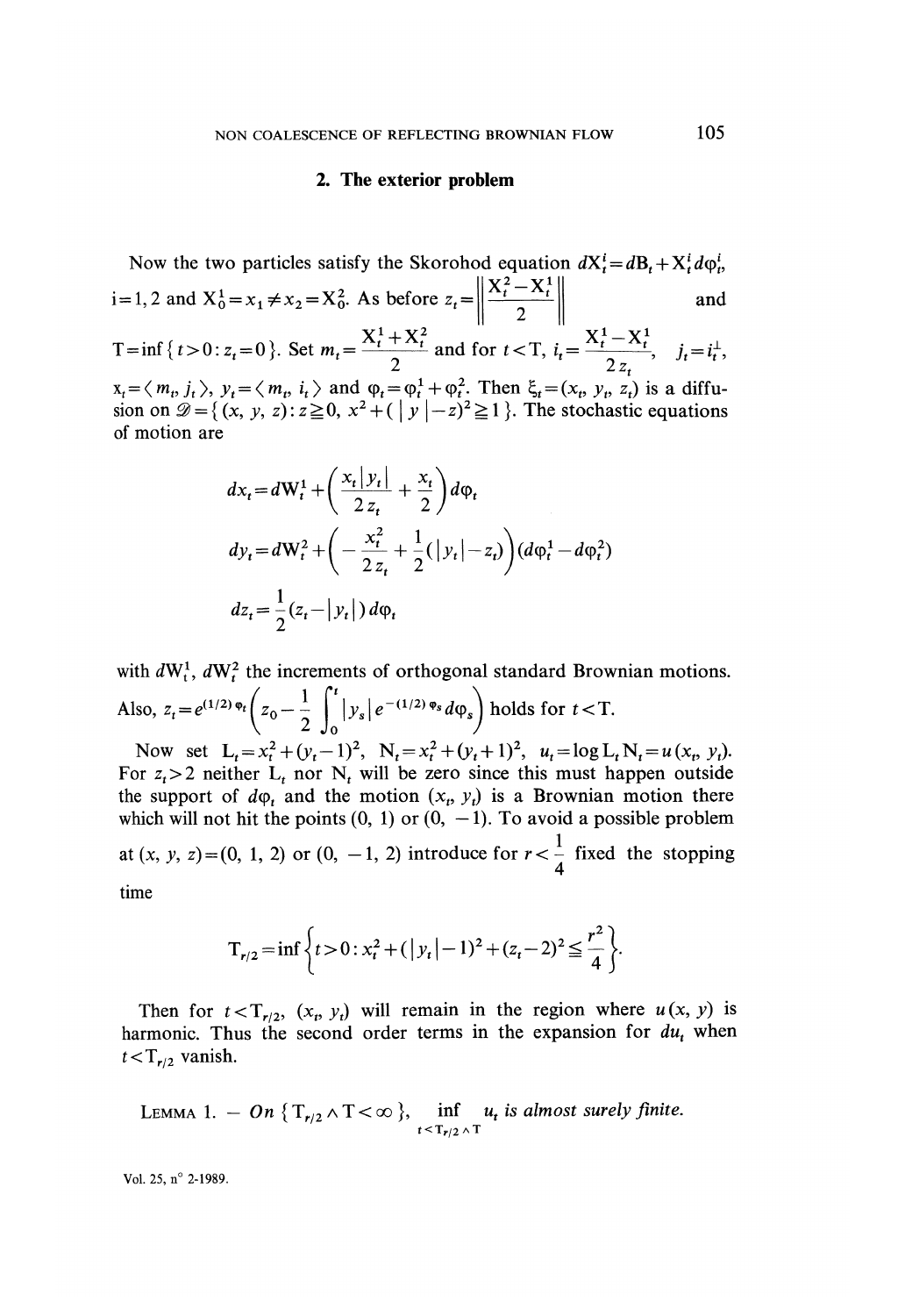*Proof.* – For  $t < T_{r/2} \wedge T$  one has

$$
du_{t} = L_{t}^{-1} (2 x_{t} dx_{t} + 2 y_{t} dy_{t} - 2 dy_{t}) + N_{t}^{-1} (2 x_{t} dx_{t} + 2 y_{t} dy_{t} + 2 dy_{t})
$$
  
\n
$$
= dM_{t} + (N_{t}^{-1} + L_{t}^{-1}) \left( x_{t}^{2} + \frac{x_{t}^{2} |y_{t}|}{z_{t}} - \frac{x_{t}^{2} |y_{t}|}{z_{t}} + |y_{t}| (|y_{t}| - z_{t}) \right) d\varphi_{t}
$$
  
\n
$$
- (L_{t}^{-1} - N_{t}^{-1}) \left( \frac{x_{t}^{2}}{z_{t}} + z_{t} \right) (d\varphi_{t}^{2} - d\varphi_{t}^{1}) - (L_{t}^{-1} - N_{t}^{-1}) y_{t} d\varphi_{t}
$$
  
\n
$$
= dM_{t} + (L_{t} N_{t})^{-1} \left[ x_{t}^{2} \left( L_{t} + N_{t} + 4 \frac{|y_{t}|}{z_{t}} \right) \right]
$$
  
\n
$$
+ |y_{t}| (L_{t} + N_{t} - 4) (|y_{t}| - z_{t}) \right] d\varphi_{t}.
$$

Convergence to minus infinity can only arise from the bounded variation term. Given  $r > 0$  as above, select  $\varepsilon$  with  $\frac{1}{8} > \varepsilon > 0$  so that also  $2 - \frac{r}{8} < 1 - \epsilon + \sqrt{1 - \epsilon^2}$ . We argue that  $u_t$  can not converge to minus infinity in finite time before  $T_{r/2}$ . In the expansion for  $du_t$  the term  $(L_tN_t)^{-1} x_t^2 (L_t+N_t+4\frac{1}{t}$  is positive and therefore can not cause such behavior. Suppose  $L_t N_t \geq \varepsilon^*$ . If  $|y_t| > z_t$  the term is positive and no problem arises. If then on the support of  $d\varphi_p \mid |y_t| - z_t| < 1, \quad |y_t| < z_t < z_0 e^{(1/2)\varphi_t}$  $(L_tN_t)^{-1} < \varepsilon^{-4}$  and  $(L_t+N_t-4)=2 z_t (2|y_t|-z_t) < 4 e^{\phi_t}$  so no explosion to minus infinity may occur in finite time for  $t < T_{r/2}$ . When  $L_t N_t < \varepsilon^4$  either  $L_t < \varepsilon^2$  or  $N_t < \varepsilon^2$  and we suppose the former holds. Thus  $x_t^2 + (y_t - 1)^2 < \varepsilon^2$  so  $|x_t| < \varepsilon$  and  $1 - \varepsilon < y_t < 1 + \varepsilon$ . In addition,  $(|y_t| - z_t)^2 = 1$  holds on the support of  $d\varphi_t$  so either  $1 + \varepsilon - \sqrt{1-\varepsilon^2}$ , i.e.  $z_t$  is small or  $1-\varepsilon + \sqrt{1-\varepsilon^2} < z_t < 2+\varepsilon$ . In the latter case  $(x_t, y_t, z_t)$  is within  $\frac{r}{2}$  of  $(0, 1, 2)$  since  $|x_t| < \varepsilon < \frac{r}{8}$ ,  $|y_t-1| < \varepsilon < \frac{r}{8}$  and  $|z_t-2| < \frac{r}{8}$  by the choice of  $\varepsilon$ . This contradicts  $t < T_{r/2}$ 

so  $z_t < 1 + \varepsilon - \sqrt{1-\varepsilon^2}$  holds. Consequently,  $|y_t| > z_t$  and both the  $d\varphi_t$  coefficients are positive implying no convergence to minus infinity before 1  $T_{r/2}$ .

Next we prove the two point process in the exterior of the disc does not coalesce.

THEOREM 2.  $-$  For the two point motion reflecting in the complement of the disc,  $T = \infty$  a.s.

Annales de l'Institut Henri Poincaré - Probabilités et Statistiques